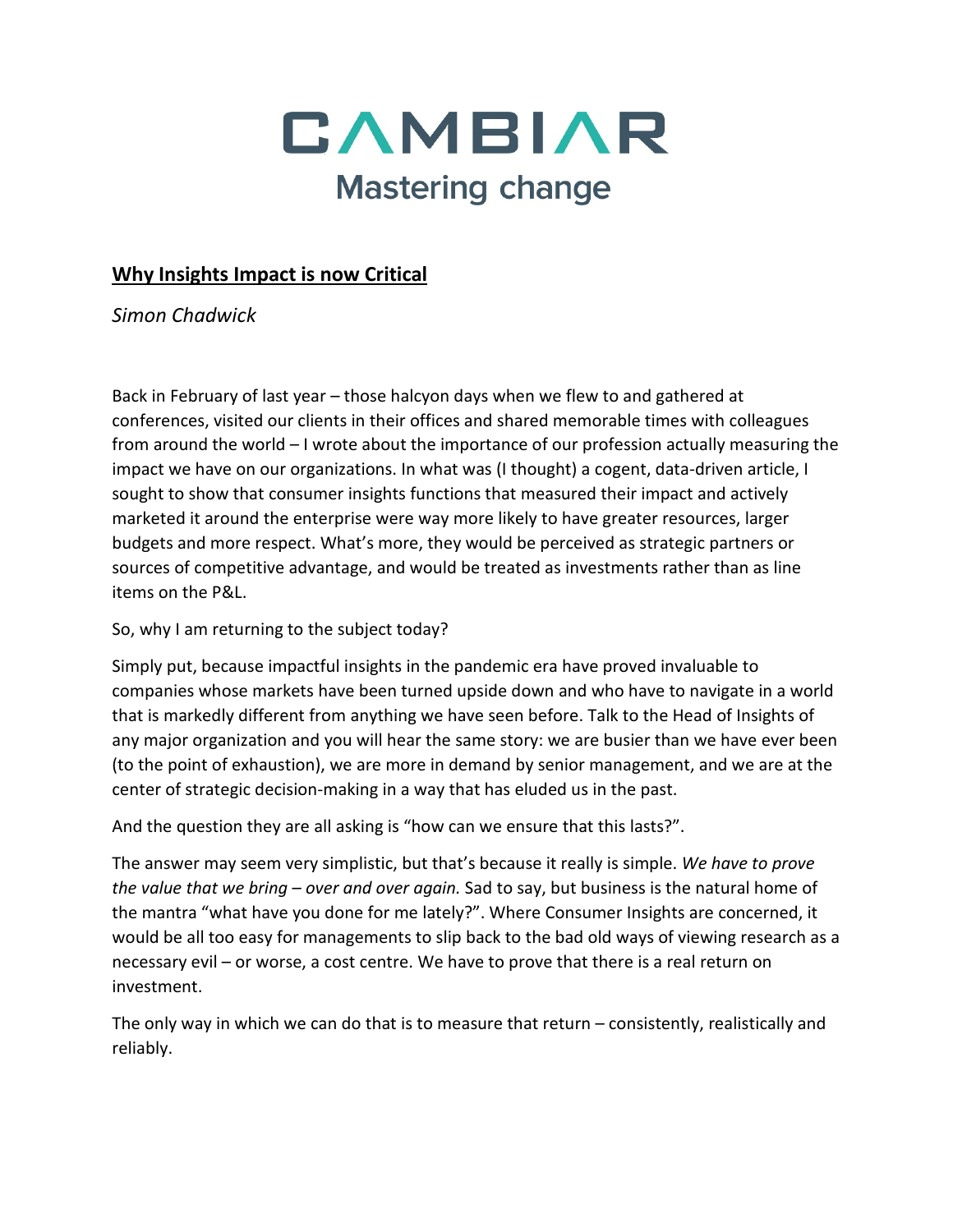About one-third of consumer insights functions in major corporations do this. They may not always be able to measure immediate financial return, but they can and do use surrogate measures that then can be modeled for likely ROI. Measures such as customer churn, brand awareness, likelihood to try, changes in customer satisfaction. And today, when such measures can be synthesized with enormous amounts of internal data (transactional, CRM, call centre volumes, social media trends), the ability to build ROI models is closer at hand than it has ever been .

So, based on the copious amounts of research that have been done by the likes of GRBN, ESOMAR, BCG and Cambiar, here are a few tips for those brave souls considering making the leap into impact measurement:

- **1. Start small**. Choose project types where it is easier to show a more direct link to return on investment, then ensure that these projects are always measured.
- **2. Set up a process**. There needs to be structure to the way in which impact is recorded. Design a process and establish it as a routine for all your team members. Templates for such a process can be found at [www.roiofinsights.com.](http://www.roiofinsights.com/) Insist on regular reporting intervals.
- **3. Don't accept make-work measures**. A common trap into which many team members initially fall is to report on things such as how many projects they worked on this month/quarter. That's not what we are measuring! We want to know what impact their work had on the business.
- **4. Embed impact measurement into the departmental culture**. Everyone in the team needs to know, understand and believe why impact measurement is important. It has to become part of the culture. This will involve investment in both training and coaching.
- **5. Align with other data analytics functions**. As you become more and more sophisticated in measuring impact – and as you employ it to measure more and different types of work – you will need to tap into other sources of data and to employ more complex modeling. Bring analytics on side in this endeavour.
- **6. Embed measurement and insights activation into your stakeholder relationships**. It becomes much more difficult to measure impact unless there is a shared understanding among stakeholders and researchers as to what the real business issue is, how different scenarios would impact the business, and what the action criteria and standards will be for decision-making.
- **7. Bring your agencies into the picture**. Let them understand not only how important this is to you but also how they can help. Bring them into the feedback loop so that they can also analyse how their input contributes to impact and how they can improve on this in the future.
- **8. Ensure that senior management knows you are measuring impact**. Let them understand that you take very seriously the value that you bring to moving the business forward. Get on their calendars for regular meetings where you showcase key projects and the impact they had on decision-making and the enterprise as a whole.